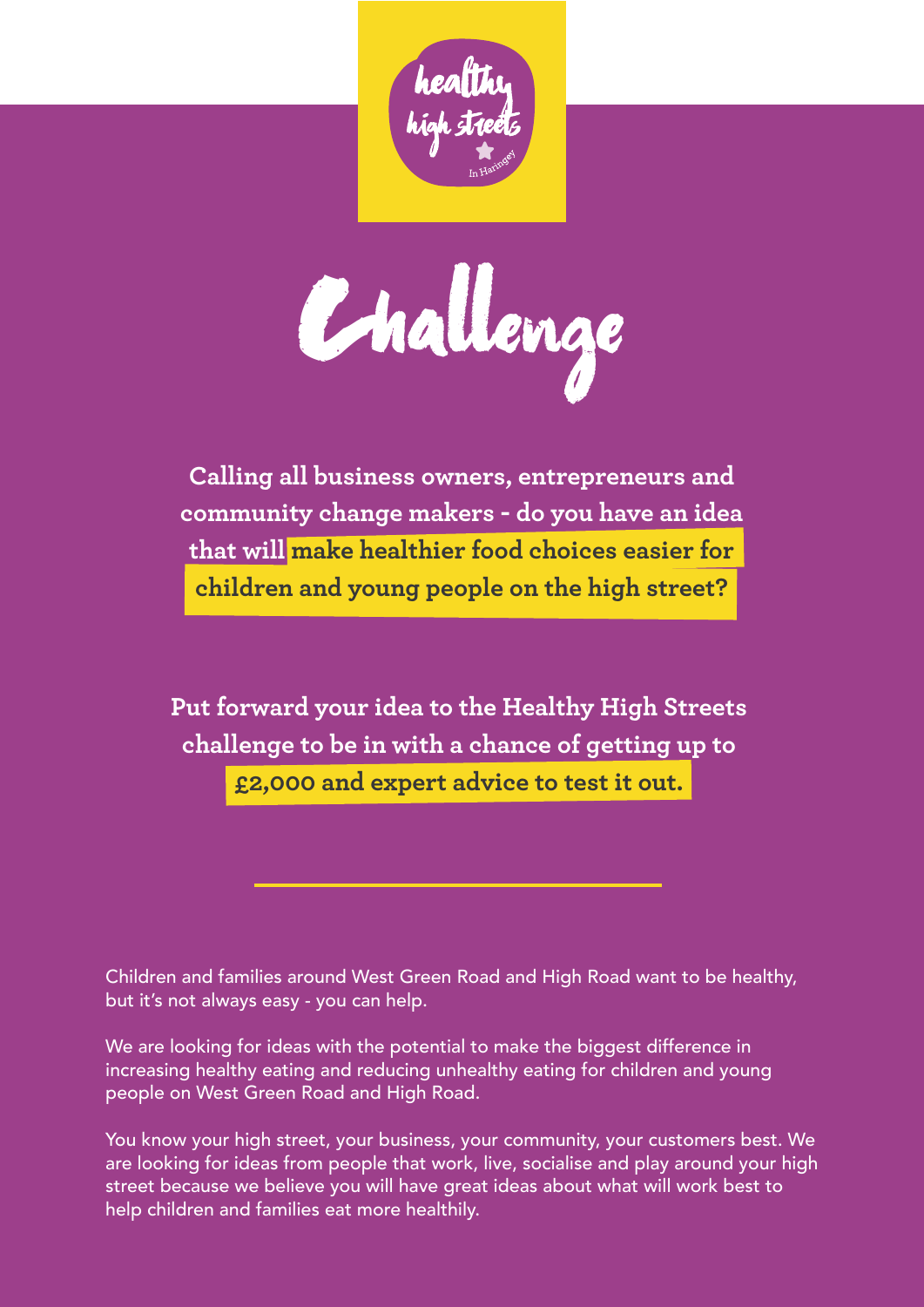# **Why should I take part?**

Taking part in the challenge is a chance to try something new and make a difference in your community.

If you are a business then taking part could raise your profile, help you get to know your customers and community better, bring you more customers, increase your profit.



Anyone. Businesses, groups of businesses, social enterprises, individuals and organisations can apply - on their own or in teams with others.

# **The best ideas**

The person, team or teams that have the best idea or ideas will be given up to £2,000 to try the idea out for nine weeks.

We also have experts to help you develop and test your idea to find out how successful it could be, as well as promoting you and your idea.

If the ideas that are tested on the high street are successful they could go on to get further funding.

We are looking for the idea or ideas that have the most potential to:

Make a difference - helping children and families make more healthy and less unhealthy food choices.

Be possible - we encourage ambitious and creative ideas; we also want to know that they can be realistically set up and tested quickly.

Be long lasting - ideas need to have a good chance of making a difference into the future.

Spread - we encourage ideas which are fairly simple to understand and easy to get up and running. This way they can be adopted by other businesses, high streets or communities.

## **How does the challenge work?**



### **Step 1 - Come to our ideas event**

Sign up for the ideas event, which will be held close to the high street at Tottenham Green Pools & Fitness, N15 4JA on 15th November from 9am until 4pm. At this event you will have the chance to find out what local residents think about healthy food on the high street, learn from examples of ideas from elsewhere and develop your idea with support from experts. Come along with your own idea, or join us to meet others to work on ideas together.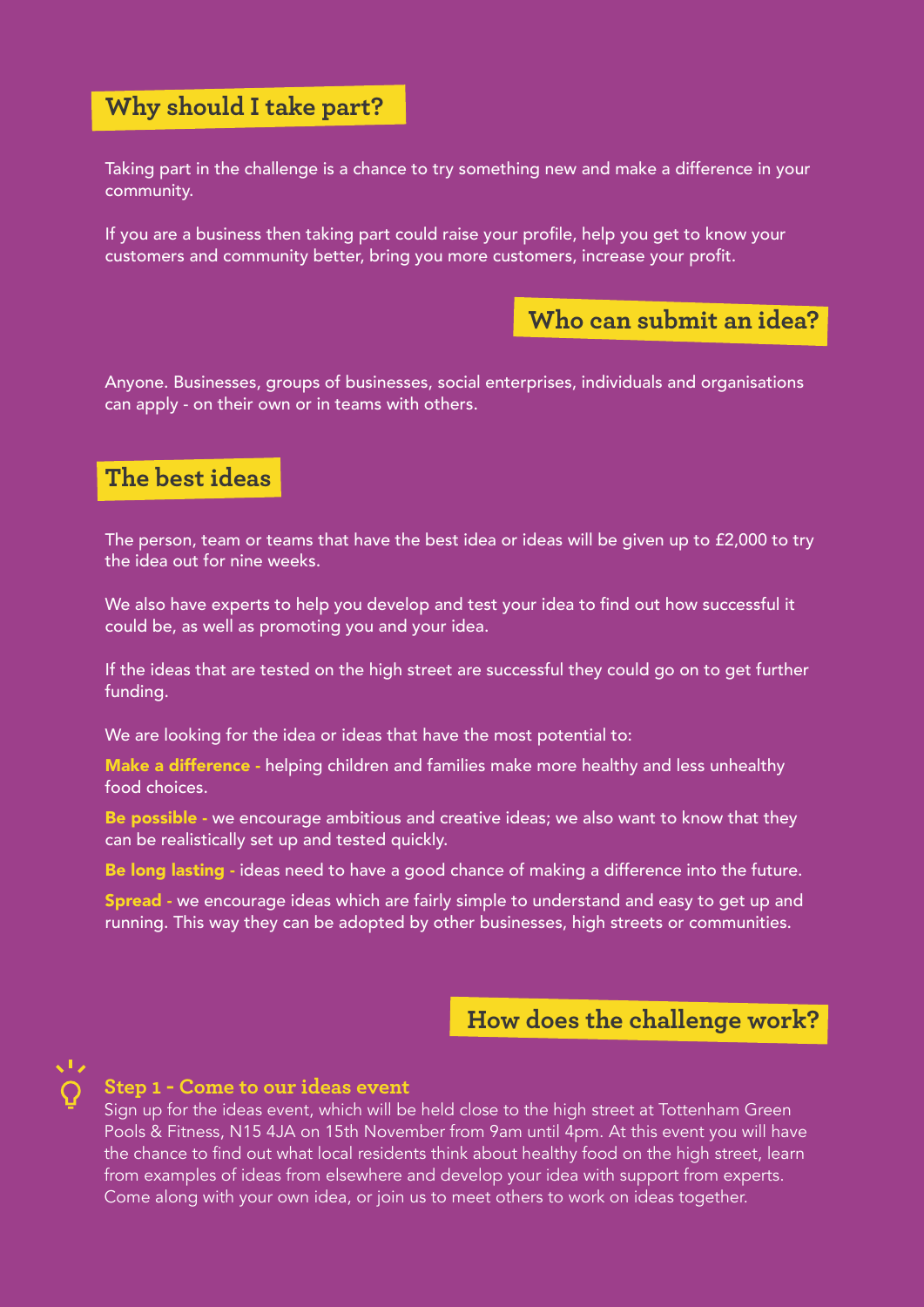# **Step 2 - Send us your ideas**

Please send us your idea using **[this form by 27th November 12 noon.](https://vickip.typeform.com/to/qaH6oa)** The form just asks you a few questions about who you are, what your idea is, why you think it will work and what is needed to make it happen. Please contact Nil Guzelgun (nil.guzelgun@ innovationunit.org; 020 7250 8097) if you need any help, or if you need to send us your idea another way (for example via a video if completing the form isn't possible).



### **Step 3 - Choose the best ideas**

The People behind the best ideas will have the chance to tell local people and businesses and our judges about the idea at a second event. Even if you haven't been invited to present your idea at this event you will still be able to come along and say which of the other ideas you think are best.

The judges will listen to the ideas, get local opinions on which are best, and then chose the most promising idea. They will decide on which ideas have the most potential to:

#### Make a difference

Judges will look out for ways that the idea makes healthy choices easier, which could mean healthier choices being more visible, easier to get to, cheaper, or more attractive to children and families. Judges will also look out for ways that the idea could lead to people making less unhealthy choices, such as less unhealthy options being available or being harder to get to. Judges will look for changes to the way things already happen. They will also look at any information you have to suggest your idea could work - for example feedback from customers or what you've noticed about the choices people make.

#### Be possible

The best ideas won't need lots of permissions and regulation. There will be realistic chances of the idea being paid for, set-up and managed quickly. It's good if you can show that you already have people who are interested in getting involved - eg. to help you set up the idea, to use it, or as customers. This doesn't mean ideas can't be really ambitious and creative, they should just be realistic too.

#### Be long-lasting

Ideas need to have a good chance of making a difference into the future.

#### **Spread**

Judges are looking for ideas that could work on a bigger scale or be copied by other businesses, high streets or communities, which is more likely if the idea is fairly simple to understand and easy to get up and running.

### **Step 4 - Promote & test out the best idea or ideas £**

The winning team or teams will get advice and up to £2,000 to help them test the idea for a minimum of nine weeks on the high street. We will also promote the best idea or ideas locally and beyond.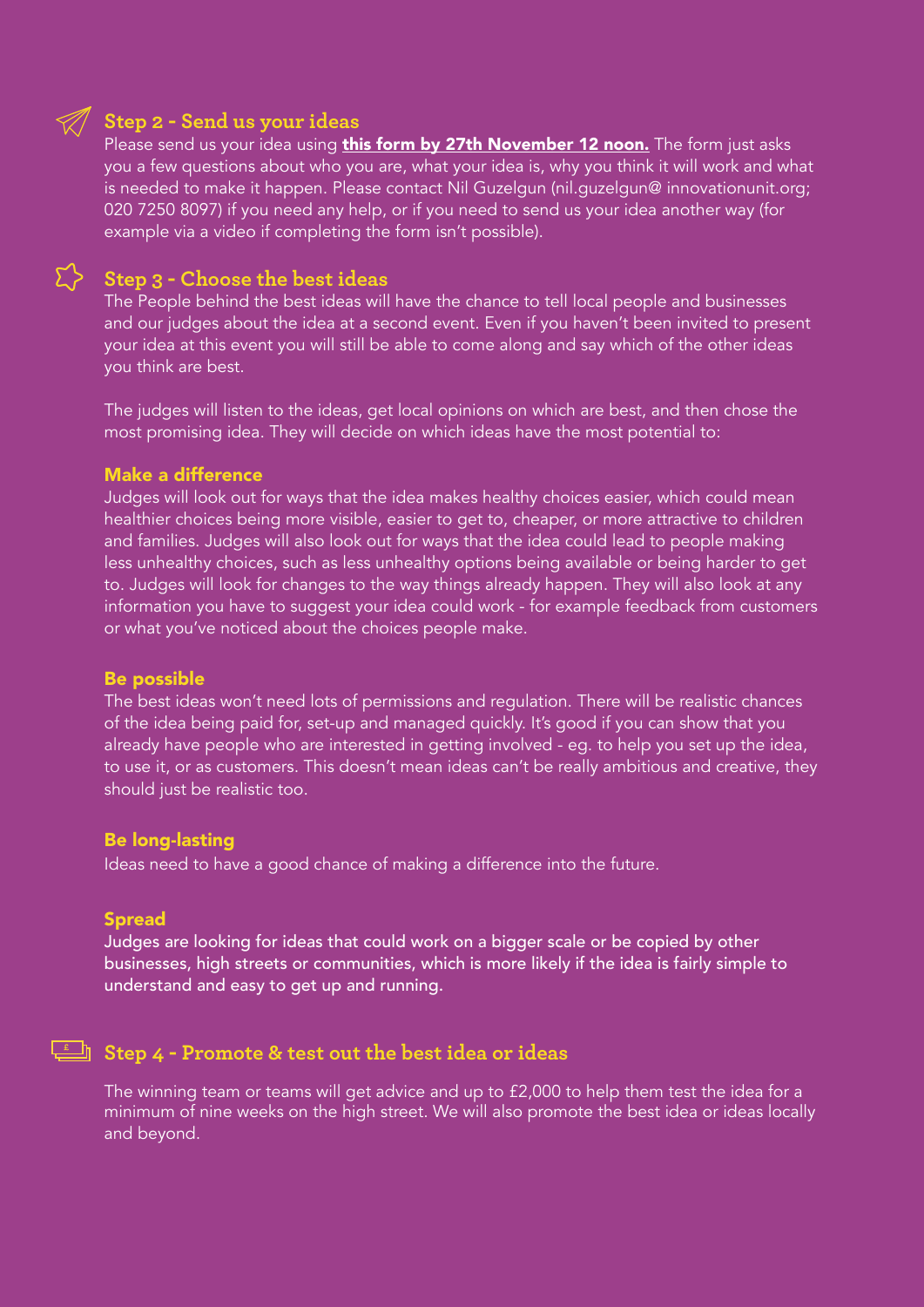We are Healthy London Partnership, Guy's and St Thomas' Charity, Battersea Power Station Foundation, Haringey, Lambeth and Southwark Councils, and the Innovation Unit. Together we are running the Healthy High Streets project on three of London's high streets to transform the way people make food choices and to make it easier for children and young people to eat healthily.

# **FAQ**

**Q** What do we mean by 'healthier choice'?

**A** By healthier we mean choosing food that is more nutritious and lower in calories, saturated fat, sugar and/or salt. Ideas might also involve making healthier choices related to physical activity, alongside food choices.

**Q** What children do the ideas have to have an impact on?

**A** For this challenge ideas can focus on any age children, from early years through to primary-school aged children and adolescents. What we're interested in is the level of impact an idea could have.

**Q** What can I spend the money on if my idea is chosen?

**A** The money is to help you test out your idea on the high street; to help cover any expenses you might have, for example buying new equipment or marketing your idea.

**Q** Do I have to be based on West Green high street to apply?

**A** No, you can be based anywhere in the UK. We recomme<u>nd though if you are based</u> outside of the local area that you partner up with local people and/or businesses to give your idea a better chance of working in that area.

**Q** Can I apply as an individual?

**A** Yes, although we strongly recommend you at least talk with others in the community, especially local businesses, to partner-up on your idea and to help demonstrate that it could work.